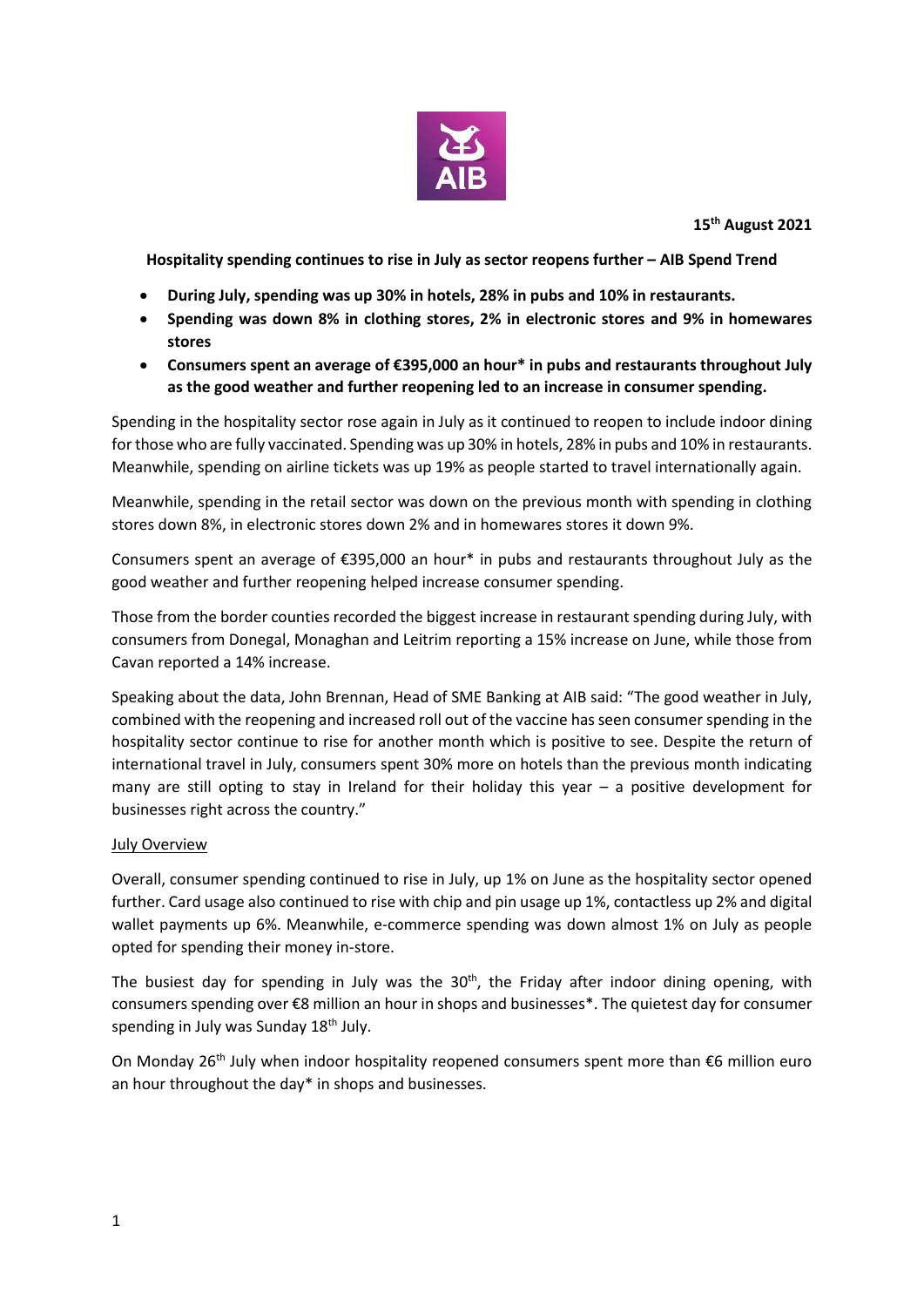Spending across other sectors during July was as follows:

| Sector                                | Increase / Decrease (on June) |
|---------------------------------------|-------------------------------|
| Airline                               | $+19%$                        |
| Clothing                              | -8%                           |
| Drinking Places (Pubs & Off-Licences) | $+28%$                        |
| Electronics                           | $-2%$                         |
| Groceries                             | $-1%$                         |
| Hardware                              | $-10%$                        |
| Health & Beauty                       | $-3%$                         |
| Homewares                             | -9%                           |
| Hotels                                | +30%                          |
| Restaurants                           | $+10%$                        |

The AIB Spend Trend features one of the most comprehensive and accurate data sets on consumer spending in Ireland. Data was compiled from AIB Debit and Credit card spending from over 56million transactions between the 1st and 31st July 2021. To account for the difference in the number of days in each month the AIB Spend Trend looks at average daily spend instead of total monthly spend, providing an accurate reflection of consumer spending habits.

## **ENDS**

| <b>Further Information:</b> | Graham Union          |  |
|-----------------------------|-----------------------|--|
|                             | Graham.X.Unlon@aib.ie |  |
|                             | (085) 208 8343        |  |

## **Notes to Editor:**

\*Based on total spending for the day over 12 hours of being opened (9AM-9PM)

| County By County Increase/Decrease in Pub/Restaurant/Hotel Spending |  |  |  |  |
|---------------------------------------------------------------------|--|--|--|--|
|---------------------------------------------------------------------|--|--|--|--|

| <b>County</b> | <b>Pubs</b> | <b>Restaurants</b> | <b>Hotels</b> |
|---------------|-------------|--------------------|---------------|
| Carlow        | +33%        | $+8%$              | $+43%$        |
| Cavan         | $+34%$      | $+14%$             | $+37%$        |
| Clare         | $+32%$      | $+8%$              | $+29%$        |
| Cork          | $+32%$      | $+12%$             | $+31%$        |
| Donegal       | +33%        | $+15%$             | $+41%$        |
| Dublin        | $+22%$      | $+7%$              | $+26%$        |
| Galway        | +30%        | $+10%$             | $+22%$        |
| Kerry         | $+26%$      | $+12%$             | $+26%$        |
| Kildare       | $+26%$      | $+10%$             | +33%          |
| Kilkenny      | +33%        | $+15%$             | $+44%$        |
| Laois         | $+32%$      | $+12%$             | +36%          |
| Leitrim       | $+19%$      | $+15%$             | +30%          |
| Limerick      | +33%        | $+10%$             | +30%          |
| Longford      | $+29%$      | $+10%$             | $+45%$        |
| Louth         | $+24%$      | $+11%$             | +55%          |
| Mayo          | $+34%$      | $+11%$             | $+26%$        |
| Meath         | $+29%$      | $+12%$             | +35%          |
| Monaghan      | +56%        | $+15%$             | +59%          |